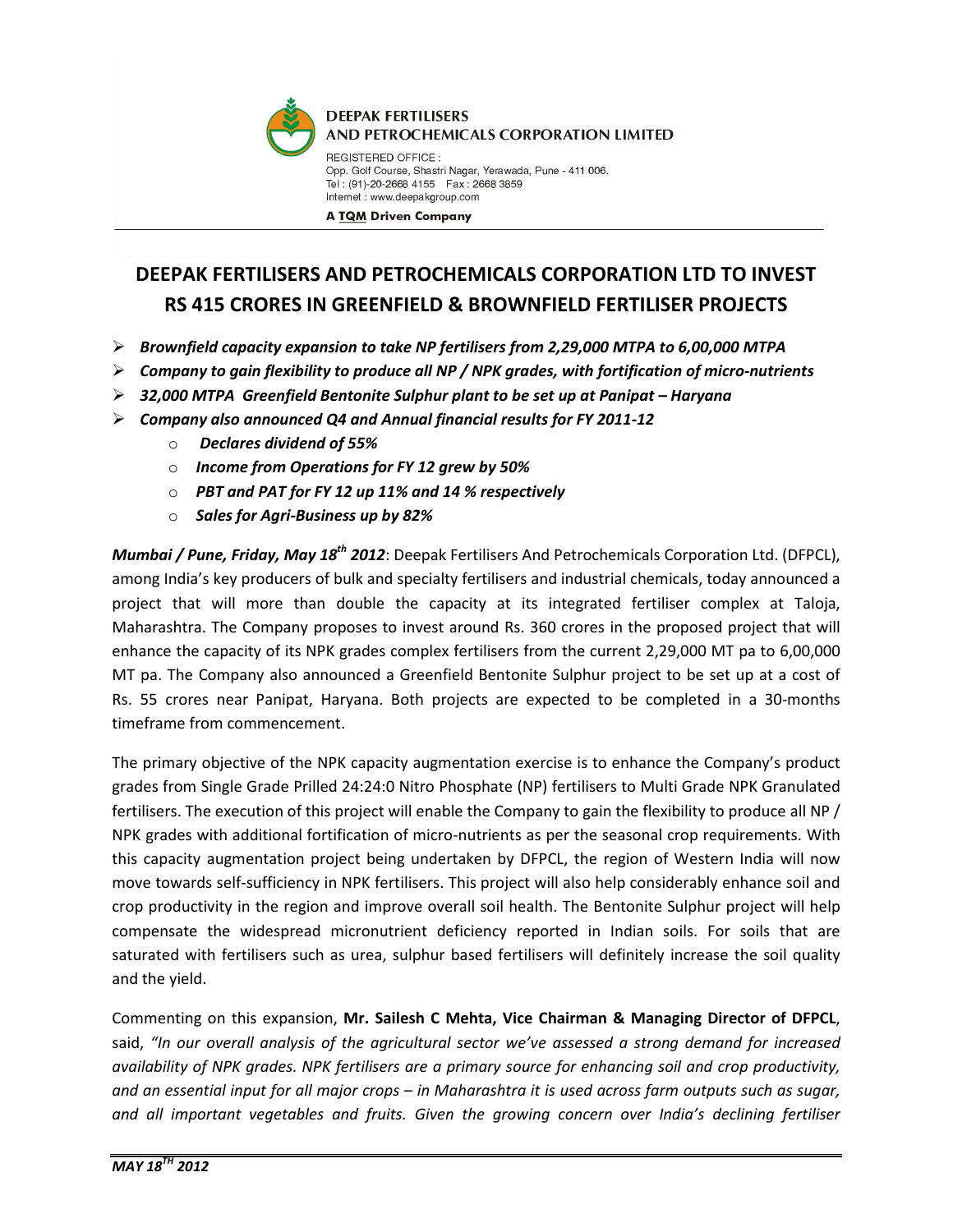

response ratio and the urgent need for balanced fertiliser use, we have decided to expand and more than double our NPK capacity to 6,00,000 MT pa. We believe this project will significantly benefit farmers in western India and also aid us in significantly enhancing our market share in fertilisers and gain increased competitive advantage"

DFPCL also announced its financial results for the quarter ended March 31<sup>st</sup> 2012 (Q4 – FY 12), and for the year ended March  $31<sup>st</sup>$  2012 (FY 12).

For the financial year FY 2011-12, the Company's Total income from operations grew by 50% to Rs. 2342.81 crores as against Rs. 1564.81 crores in the previous year. The Profit Before tax stood at Rs. 290.06 crores as against Rs. 261.05 crores in the previous year; an increase of 11% and Profit After Tax rose 14% to Rs. 212.97 crores in FY 12 as against Rs. 186.62 crores in FY 11.The Company has declared a dividend of 55%

Segment revenues for Agri-business grew by 82% to Rs. 969.50 crores in FY 12 against Rs. 531.18 crores in the previous year, while revenues for Chemicals business were recorded at Rs. 1430.49 crores as against Rs. 1075.94 crores in FY 11. Segment profitability for Agri-business increased 260% at Rs. 113.45 crores for FY12 as against Rs. 31.64 crores in the previous financial year. Segment profitability for Chemicals business stood at Rs. 325.93 crores in FY 12 as compared to Rs. 319.46 crores in FY 11.

During the year FY 2011-12, the Company also achieved enhanced capacity utilization at its fertiliser plant. For FY 12, the sales for the Company's nitro-phosphates grew by 100% and other specialty fertilisers sales recorded a 23% rise. The Company also achieved full capacity utilization at its Iso Propyl Alcohol plant.

Profitability for FY 12 was also impacted adversely to the extent of Rs. 17 crores by rupee depreciation and by Rs. 6 crores on account of some planned shutdowns taken in Q4.

For the quarter ended March  $31<sup>st</sup>$  2012, the Company posted total Income from Operations at Rs. 690.26 crores as compared to Rs. 428.47 crores for the corresponding quarter last year a growth of 61%. Profit Before Tax and Profit After Tax was recorded at Rs. 64.07 crores and Rs. 45.48 crores respectively, as against Rs. 73.15 crores and Rs. 52.72 crores in the corresponding quarter last financial year. Profitability for the quarter was impacted due to a steep increase in raw material costs, coupled with a time lag in finished produce price adjustment and some planned plant shutdowns.

Segment revenues for the quarter from Agri-business and Chemicals business stood at Rs. 314.97 crores and Rs. 398.62 crores respectively as against Rs. 92.92 crores and Rs. 347.18 crores in the corresponding quarter last year. Segment profitability from Agri-business and Chemicals business stood at Rs. 34.73